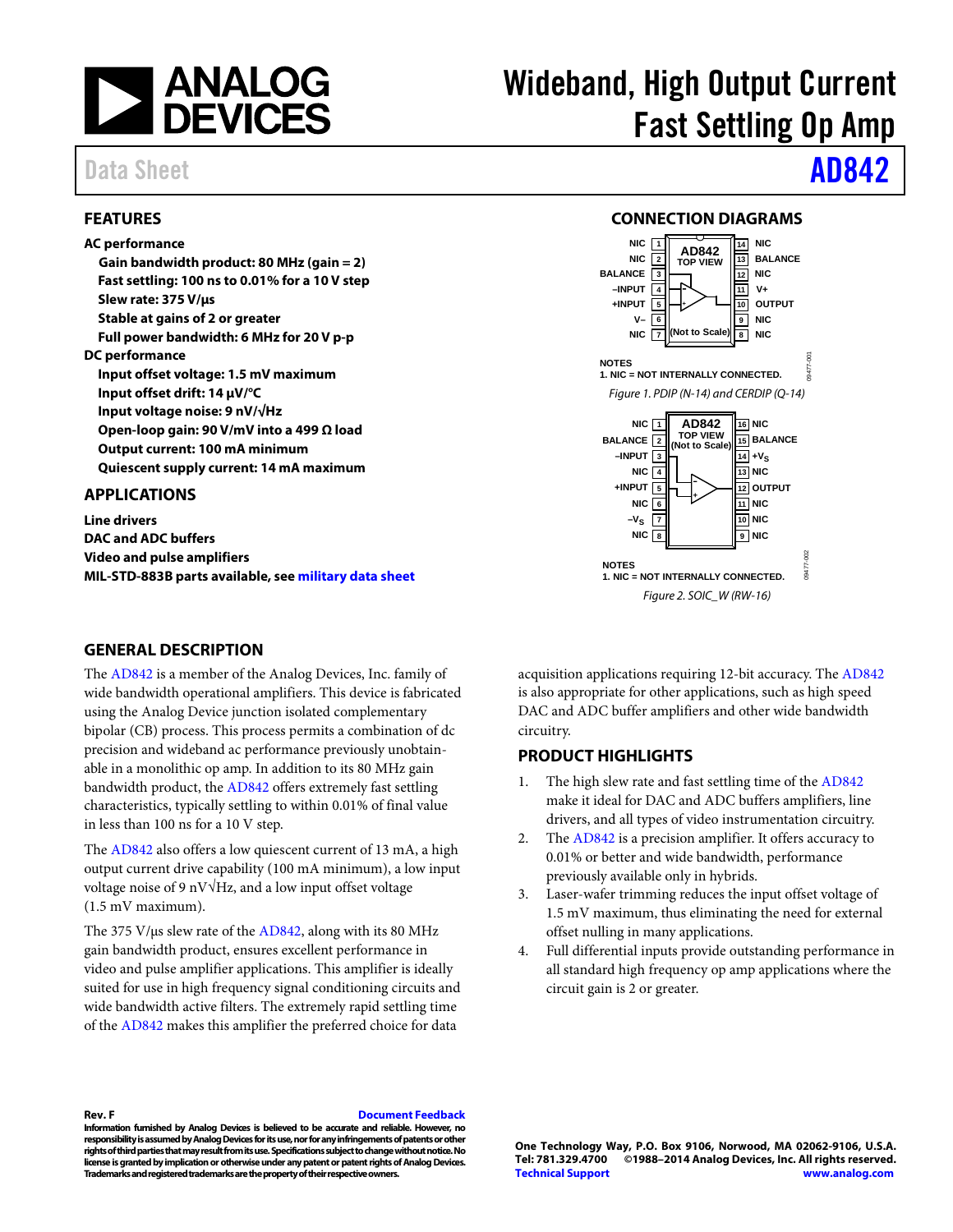## TABLE OF CONTENTS

### <span id="page-1-0"></span>**REVISION HISTORY**

| $2/14$ —Rev. E to Rev. F        |
|---------------------------------|
|                                 |
| Deleted 20-Terminal LCC and 12. |

| Deleted 20-Terminal LCC and 12-Pin TO-8 Universal             |  |
|---------------------------------------------------------------|--|
|                                                               |  |
| Changes to Features, General Description, Connection          |  |
| Diagrams, and Product Highlights Sections 1                   |  |
|                                                               |  |
| Changes to Table 2, Thermal Characteristics Section, Table 3, |  |
|                                                               |  |
| Changes to Figure 11, Figure 13, Figure 14, and Figure 15  6  |  |

| Changes to Figure 22 Caption, Figure 23 Caption, Figure 24, |  |
|-------------------------------------------------------------|--|
|                                                             |  |
|                                                             |  |
| Changes to Using a Heat Sink Section and Figure 32 10       |  |
|                                                             |  |
|                                                             |  |
|                                                             |  |
|                                                             |  |

**3/00—Rev. D to Rev. E**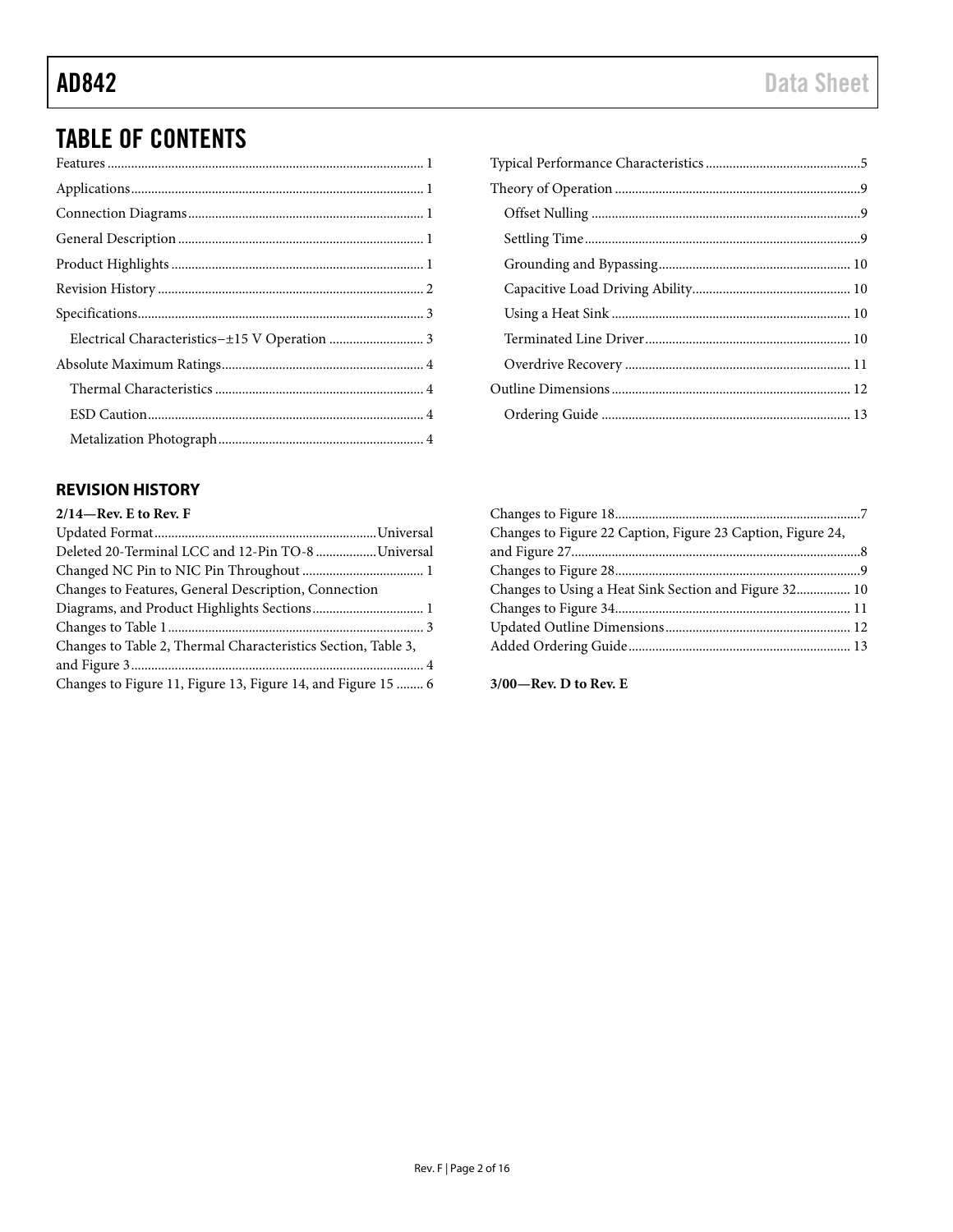## <span id="page-2-0"></span>**SPECIFICATIONS**

### <span id="page-2-1"></span>**ELECTRICAL CHARACTERISTICS—±15 V OPERATION**

TA = 25°C, unless otherwise specified. All minimum and maximum specifications are guaranteed. Specifications shown in **boldface** are tested on all production units.

### **Table 1.**

|                                   | <b>Test Conditions/</b>                                    | AD842JN/AD842JQ/AD842JR <sup>1</sup> |          | AD842KN/AD842KQ |     |       | <b>AD842SQ</b> |     |            |     |           |
|-----------------------------------|------------------------------------------------------------|--------------------------------------|----------|-----------------|-----|-------|----------------|-----|------------|-----|-----------|
| Parameter                         | <b>Comments</b>                                            | Min                                  | Typ      | Max             | Min | Typ   | Max            | Min | <b>Typ</b> | Max | Unit      |
| INPUT OFFSET VOLTAGE <sup>2</sup> |                                                            |                                      | 0.5      | 1.5             |     | 0.3   | 1.0            |     | 0.5        | 1.5 | mV        |
|                                   | $T_{MIN}$ to $T_{MAX}$                                     |                                      |          | 2.5/2.5/3       |     |       | 1.5            |     |            | 3.5 | mV        |
| Offset Drift                      |                                                            |                                      | 14       |                 |     | 14    |                |     | 14         |     | µV/°C     |
| <b>INPUT BIAS CURRENT</b>         |                                                            |                                      | 4.2      | 8               |     | 3.5   | 5              |     | 4.2        | 8   | μA        |
|                                   | $T_{MIN}$ to $T_{MAX}$                                     |                                      |          | 10              |     |       | 6              |     |            | 12  | μA        |
| Input Offset Current              |                                                            |                                      | 0.1      | 0.4             |     | 0.05  | 0.2            |     | 0.1        | 0.4 | μA        |
|                                   | $T_{MIN}$ to $T_{MAX}$                                     |                                      |          | 0.5             |     |       | 0.3            |     |            | 0.6 | μA        |
| <b>INPUT CHARACTERISTICS</b>      | Differential mode                                          |                                      |          |                 |     |       |                |     |            |     |           |
| Input Resistance                  |                                                            |                                      | 100      |                 |     | 100   |                |     | 100        |     | $k\Omega$ |
| Input Capacitance                 |                                                            |                                      | 2.0      |                 |     | 2.0   |                |     | 2.0        |     | pF        |
| <b>INPUT VOLTAGE RANGE</b>        |                                                            |                                      |          |                 |     |       |                |     |            |     |           |
| <b>Common Mode</b>                |                                                            | ±10                                  |          |                 | ±10 |       |                | ±10 |            |     | V         |
| Common-Mode Rejection             | $V_{\text{CM}} = \pm 10 V$                                 | 86                                   | 115      |                 | 90  | 115   |                | 86  | 115        |     | dB        |
|                                   | $T_{MIN}$ to $T_{MAX}$                                     | 80                                   |          |                 | 86  |       |                | 80  |            |     | dB        |
| <b>INPUT VOLTAGE NOISE</b>        | $f = 1$ kHz                                                |                                      | 9        |                 |     | 9     |                |     | 9          |     | nV/√Hz    |
| <b>Wideband Noise</b>             | 10 Hz to 10 MHz                                            |                                      | 28       |                 |     | 28    |                |     | 28         |     | µV rms    |
| OPEN-LOOP GAIN                    | $V_{OUT} = \pm 10 V$                                       |                                      |          |                 |     |       |                |     |            |     |           |
|                                   | $R_{LOAD} \geq 499 \Omega$                                 | 40/40/30                             | 90       |                 | 50  | 90    |                | 40  | 90         |     | V/mV      |
|                                   | $T_{MIN}$ to $T_{MAX}$                                     | 20/20/15                             |          |                 | 25  |       |                | 20  |            |     | V/mV      |
| <b>OUTPUT CHARACTERISTICS</b>     |                                                            |                                      |          |                 |     |       |                |     |            |     |           |
| Voltage                           | $R_{\text{LOAD}} \geq 499 \Omega$                          | ±10                                  |          |                 | ±10 |       |                | ±10 |            |     | $\vee$    |
| Current                           | $V_{OUT} = \pm 10 V$                                       | 100                                  |          |                 | 100 |       |                | 100 |            |     | mA        |
|                                   | Open loop                                                  |                                      | 5        |                 |     | 5     |                |     | 5          |     | Ω         |
| <b>FREQUENCY RESPONSE</b>         |                                                            |                                      |          |                 |     |       |                |     |            |     |           |
| Gain Bandwidth Product            | $V_{OUT} = 90$ mV,                                         |                                      | 80       |                 |     | 80    |                |     | 80         |     | MHz       |
|                                   | $A_{VCL} = 2$                                              |                                      |          |                 |     |       |                |     |            |     |           |
| Full Power Bandwidth <sup>3</sup> | $V_{OUT}$ = 20 V p-p,<br>$R_{\text{LOAD}} \geq 499 \Omega$ | 4.7                                  | 6        |                 | 4.7 | 6     |                | 4.7 | 6          |     | MHz       |
| <b>Rise Time</b>                  | $A_{VCL} = -2$                                             |                                      | 10       |                 |     | 10    |                |     | 10         |     | ns        |
| Overshoot                         | $A_{VCl} = -2$                                             |                                      | 20       |                 |     | 20    |                |     | 20         |     | $\%$      |
| <b>Slew Rate</b>                  | $A_{VCL} = -2$                                             | 300                                  | 375      |                 | 300 | 375   |                | 300 | 375        |     | $V/\mu s$ |
| Settling Time <sup>4</sup>        | 10 V step                                                  |                                      |          |                 |     |       |                |     |            |     |           |
|                                   | To 0.1%                                                    |                                      | 80       |                 |     | 80    |                |     | 80         |     | ns        |
|                                   | To 0.01%                                                   |                                      | 100      |                 |     | 100   |                |     | 100        |     | ns        |
| Differential Gain                 | $f = 4.4$ MHz                                              |                                      | 0.015    |                 |     | 0.015 |                |     | 0.015      |     | $\%$      |
| <b>Differential Phase</b>         | $f = 4.4$ MHz                                              |                                      | 0.035    |                 |     | 0.035 |                |     | 0.035      |     | Degree    |
| POWER SUPPLY                      |                                                            |                                      |          |                 |     |       |                |     |            |     |           |
| Rated Performance                 |                                                            |                                      | ±15      |                 |     | ±15   |                |     | ±15        |     | $\vee$    |
| <b>Operating Range</b>            |                                                            | ±5                                   |          | ±18             | ±5  |       | ±18            | ±5  |            | ±18 | V         |
| Quiescent Current                 |                                                            |                                      | 13/13/14 | 14/14/16        |     | 13    | 14             |     | 13         | 14  | mA        |
|                                   | $T_{MIN}$ to $T_{MAX}$                                     |                                      |          | 16/16/19.5      |     |       | 16             |     |            | 19  | mA        |
| Power Supply Rejection            | $\pm V_5 = \pm 5$ V to                                     | 86                                   | 100      |                 | 90  | 105   |                | 86  | 100        |     | dB        |
| Ratio                             | ±18V                                                       |                                      |          |                 |     |       |                |     |            |     |           |
|                                   | $T_{MIN}$ to $T_{MAX}$                                     | 80                                   |          |                 | 86  |       |                | 80  |            |     | dB        |

<sup>1</sup> [AD842J](http://www.analog.com/AD842?doc=AD842.pdf)R specifications differ from those of th[e AD842J](http://www.analog.com/AD842?doc=AD842.pdf)N an[d AD842J](http://www.analog.com/AD842?doc=AD842.pdf)Q due to the thermal characteristics of the SOIC package.

<span id="page-2-4"></span><span id="page-2-3"></span><span id="page-2-2"></span>2 Input offset voltage specifications are guaranteed after 5 minutes at  $T_A = 25^\circ$ C.<br><sup>3</sup> Full power bandwidth = slew rate/2 π V peak.<br><sup>4</sup> Refer t[o Figure 29](#page-8-3) an[d Figure 30.](#page-8-4)

<span id="page-2-5"></span>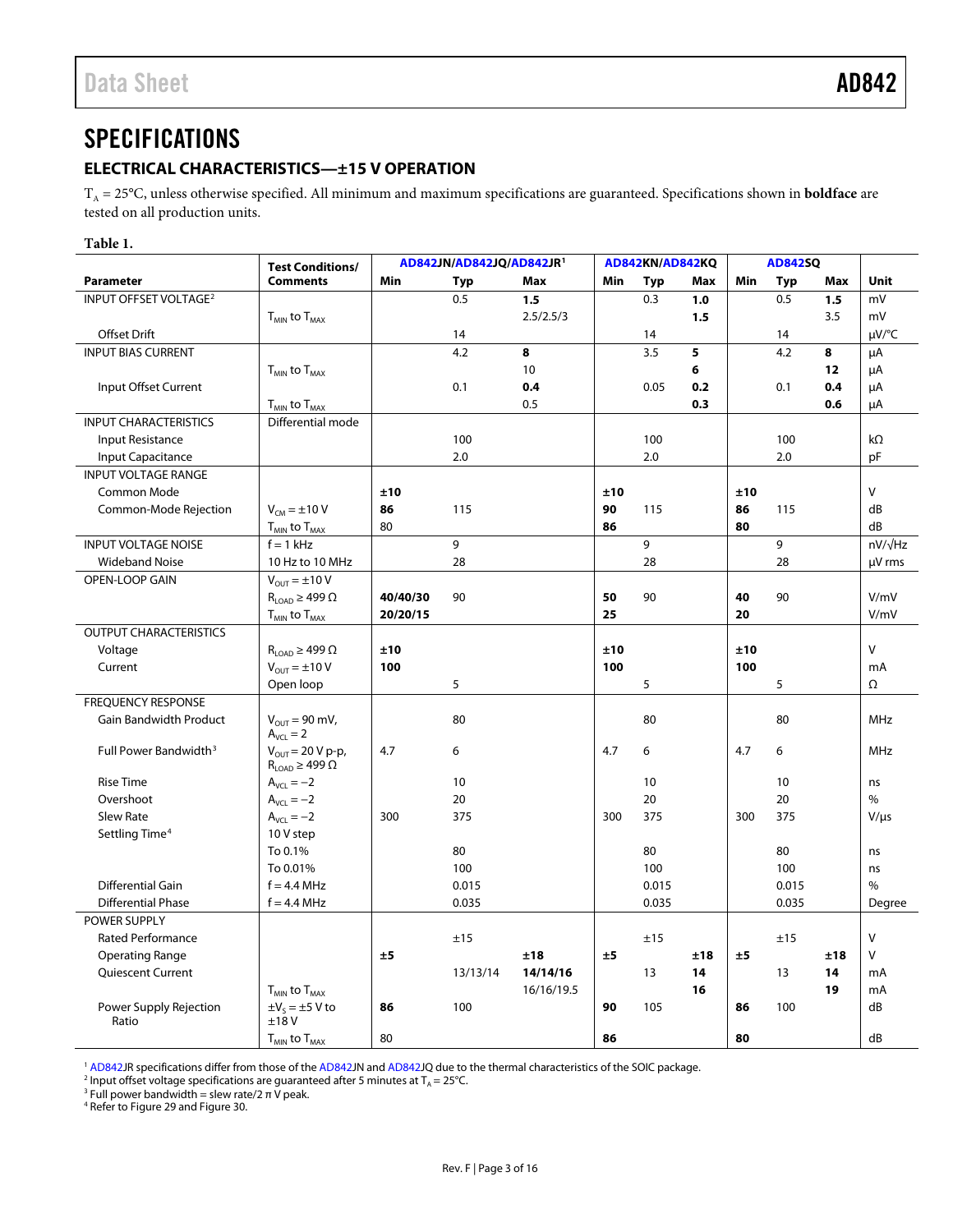## <span id="page-3-0"></span>ABSOLUTE MAXIMUM RATINGS

### **Table 2.**

| ±18V<br>Supply Voltage<br>Internal Power Dissipation <sup>1</sup><br>PDIP (N-14), SOIC W (RW-16)<br>1.3W<br>CERDIP (Q-14)<br>1.1W<br>$\pm V_5$<br>Input Voltage<br>Differential Input Voltage<br>±6V<br>Operating Temperature Range<br>$-55^{\circ}$ C to $+125^{\circ}$ C<br>CERDIP (Q-14, AD842SQ Only)<br>$0^{\circ}$ C to 70 $^{\circ}$ C<br>PDIP (N-14), SOIC W (RW-16),<br>CERDIP (Q-14, AD842JQ and<br>AD842KQ Only)<br>Storage Temperature Range<br>$-65^{\circ}$ C to $+150^{\circ}$ C<br>CERDIP (Q-14, All Models)<br>$-65^{\circ}$ C to $+125^{\circ}$ C<br>PDIP (N-14), SOIC W (RW-16)<br>$175^{\circ}$ C<br>Junction Temperature<br>300°C | Parameter                           | Rating |
|--------------------------------------------------------------------------------------------------------------------------------------------------------------------------------------------------------------------------------------------------------------------------------------------------------------------------------------------------------------------------------------------------------------------------------------------------------------------------------------------------------------------------------------------------------------------------------------------------------------------------------------------------------|-------------------------------------|--------|
|                                                                                                                                                                                                                                                                                                                                                                                                                                                                                                                                                                                                                                                        |                                     |        |
|                                                                                                                                                                                                                                                                                                                                                                                                                                                                                                                                                                                                                                                        |                                     |        |
|                                                                                                                                                                                                                                                                                                                                                                                                                                                                                                                                                                                                                                                        |                                     |        |
|                                                                                                                                                                                                                                                                                                                                                                                                                                                                                                                                                                                                                                                        |                                     |        |
|                                                                                                                                                                                                                                                                                                                                                                                                                                                                                                                                                                                                                                                        |                                     |        |
|                                                                                                                                                                                                                                                                                                                                                                                                                                                                                                                                                                                                                                                        |                                     |        |
|                                                                                                                                                                                                                                                                                                                                                                                                                                                                                                                                                                                                                                                        |                                     |        |
|                                                                                                                                                                                                                                                                                                                                                                                                                                                                                                                                                                                                                                                        |                                     |        |
|                                                                                                                                                                                                                                                                                                                                                                                                                                                                                                                                                                                                                                                        |                                     |        |
|                                                                                                                                                                                                                                                                                                                                                                                                                                                                                                                                                                                                                                                        |                                     |        |
|                                                                                                                                                                                                                                                                                                                                                                                                                                                                                                                                                                                                                                                        |                                     |        |
|                                                                                                                                                                                                                                                                                                                                                                                                                                                                                                                                                                                                                                                        |                                     |        |
|                                                                                                                                                                                                                                                                                                                                                                                                                                                                                                                                                                                                                                                        |                                     |        |
|                                                                                                                                                                                                                                                                                                                                                                                                                                                                                                                                                                                                                                                        |                                     |        |
|                                                                                                                                                                                                                                                                                                                                                                                                                                                                                                                                                                                                                                                        |                                     |        |
|                                                                                                                                                                                                                                                                                                                                                                                                                                                                                                                                                                                                                                                        | Lead Temperature (Soldering 60 sec) |        |

 $1$  Maximum internal power dissipation is specified so that T<sub>J</sub> does not exceed 150°C at an ambient temperature of 25°C.

## <span id="page-3-3"></span>**METALIZATION PHOTOGRAPH**

Stresses above those listed under Absolute Maximum Ratings may cause permanent damage to the device. This is a stress rating only; functional operation of the device at these or any other conditions above those indicated in the operational section of this specification is not implied. Exposure to absolute maximum rating conditions for extended periods may affect device reliability.

### <span id="page-3-1"></span>**THERMAL CHARACTERISTICS**

### **Table 3.**

| Package        | θıc | $\bm{\theta}_{JA}$ | $\theta$ sa | Unit          |
|----------------|-----|--------------------|-------------|---------------|
| 14-Lead PDIP   | 30  | 100                |             | $\degree$ C/W |
| 14-Lead CERDIP | 30  | 110                | 38          | $\degree$ C/W |
| 16-Lead SOIC W | 30  | 100                |             | °C/W          |

### <span id="page-3-2"></span>**ESD CAUTION**



ESD (electrostatic discharge) sensitive device. Charged devices and circuit boards can discharge without detection. Although this product features patented or proprietary protection circuitry, damage may occur on devices subjected to high energy ESD. Therefore, proper ESD precautions should be taken to avoid performance degradation or loss of functionality.

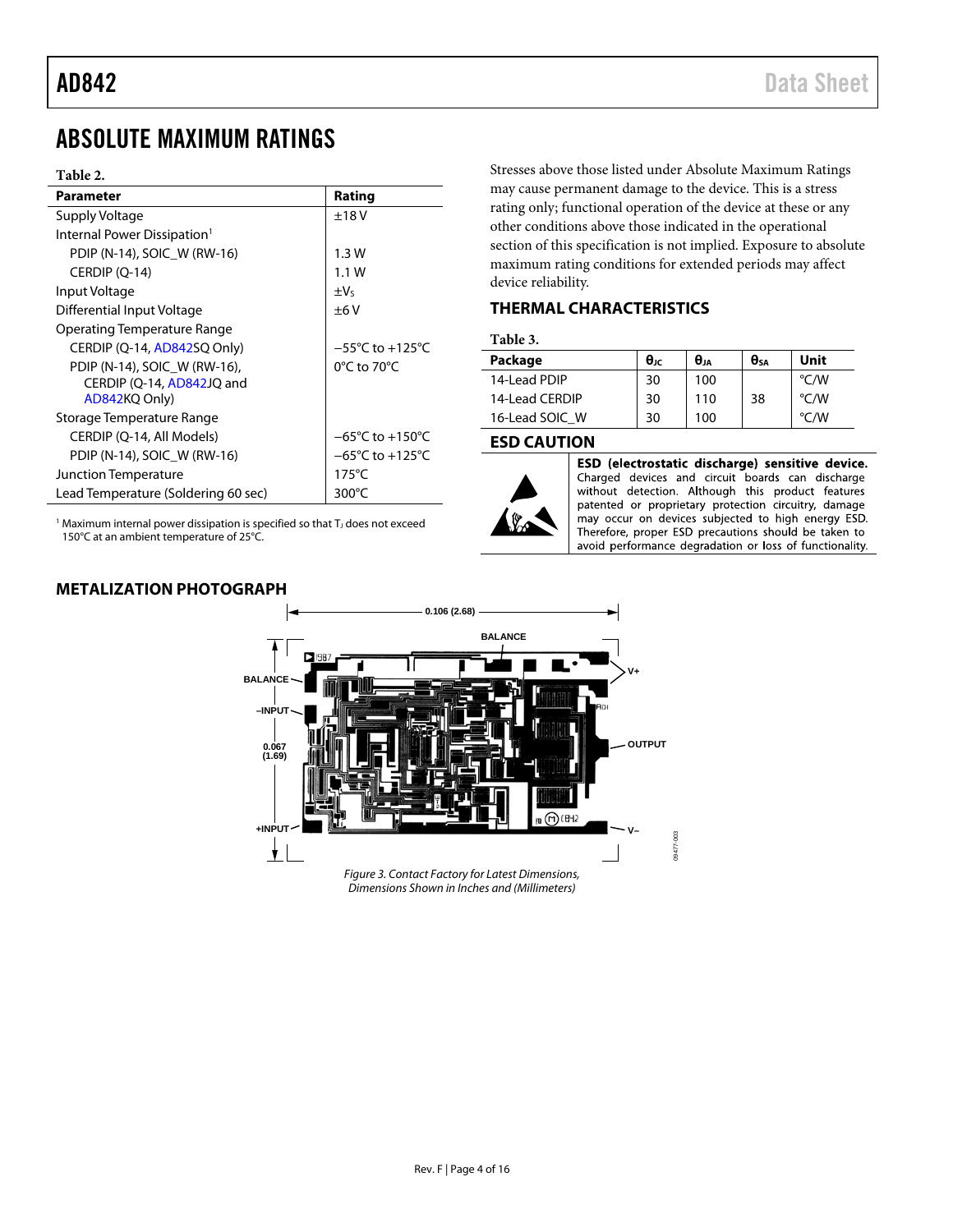## <span id="page-4-0"></span>TYPICAL PERFORMANCE CHARACTERISTICS

 $T_A = 25^{\circ}$ C and  $V_s = \pm 15$  V, unless otherwise noted.



*Figure 6. Output Voltage Swing vs. Load Resistance*



*Figure 9. Output Impedance vs. Frequency*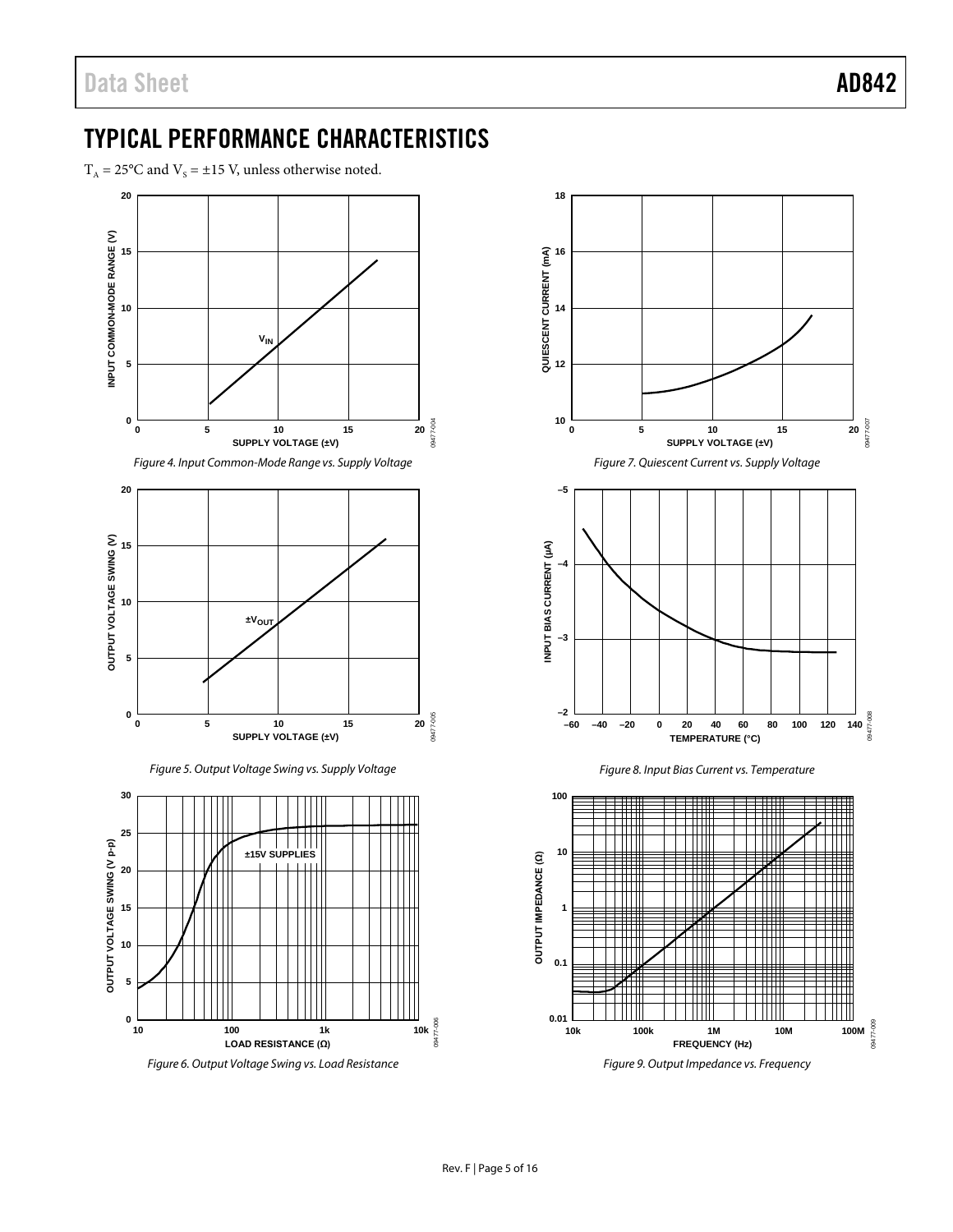**100**

**80**

**60**

**40**

**PHASE MARGIN (Degrees)**

PHASE MARGIN (Degrees)

09477-013

09477-013

09477-014

09477-015

09477-015

**20**

**0**

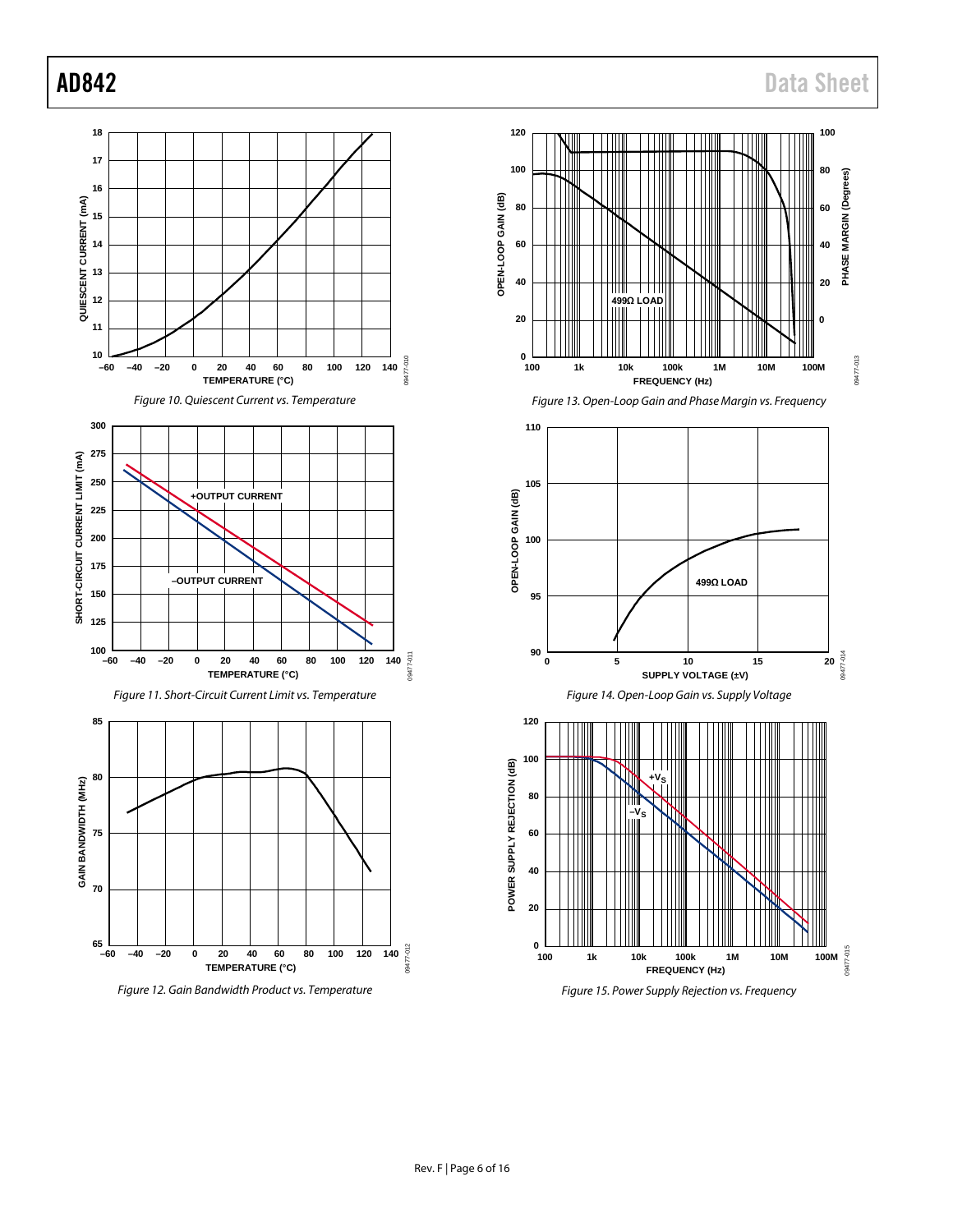## Data Sheet **AD842**

09477-019

09477-019

09477-020

020-77490

09477-021

09477-021

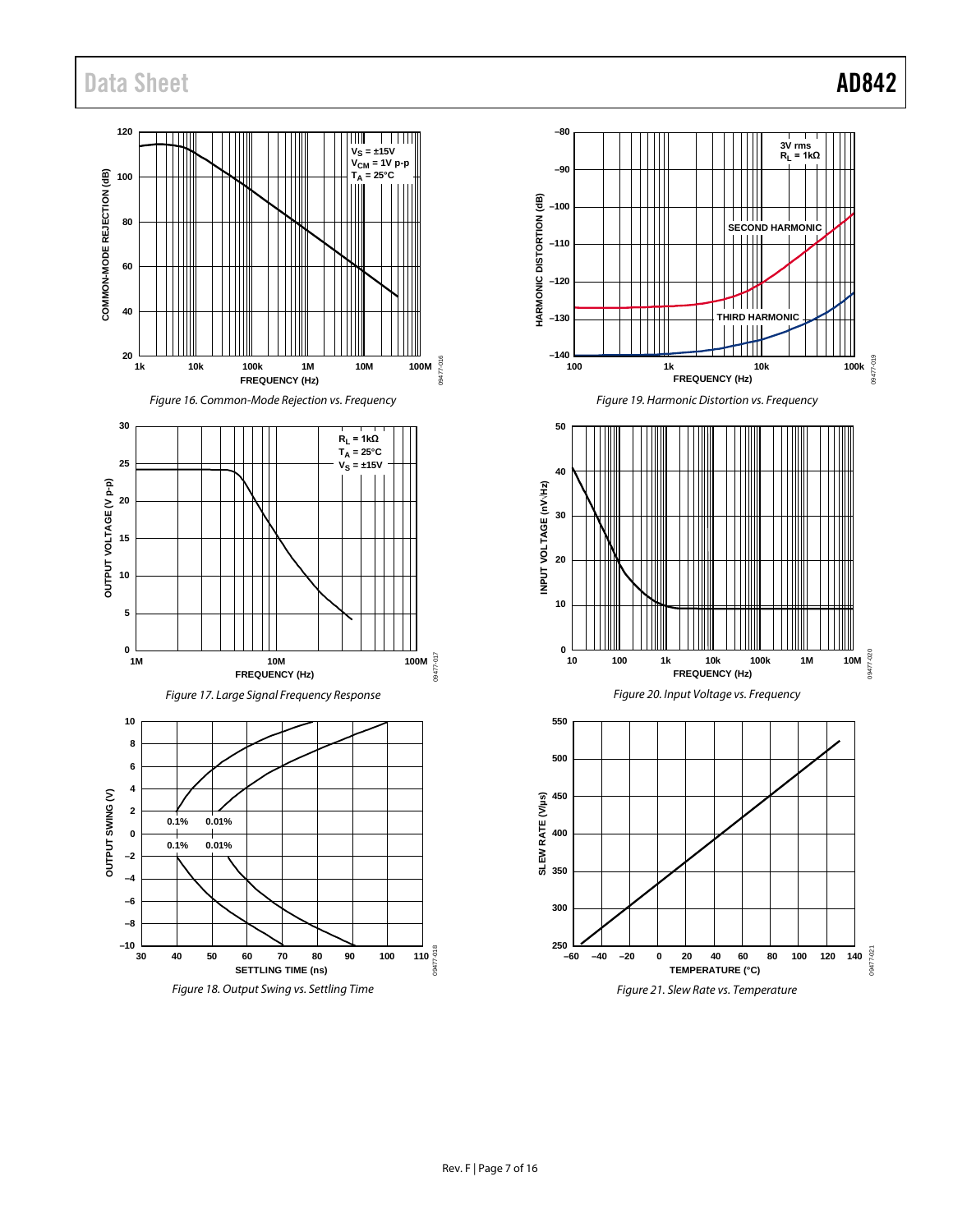

*Figure 22. Inverting Large Signal Pulse Response (se[e Figure 24\)](#page-7-0)*



*Figure 23. Inverting Small Signal Pulse Response (see [Figure 24\)](#page-7-0)*



<span id="page-7-0"></span>*Figure 24. Inverting Amplifier Configuration (PDIP)*



*Figure 25. Noninverting Large Signal Pulse Response (see [Figure 27\)](#page-7-1)*



*Figure 26. Noninverting Small Signal Pulse Response (see [Figure 27\)](#page-7-1)*



<span id="page-7-1"></span>*Figure 27. Noninverting Amplifier Configuration (PDIP)*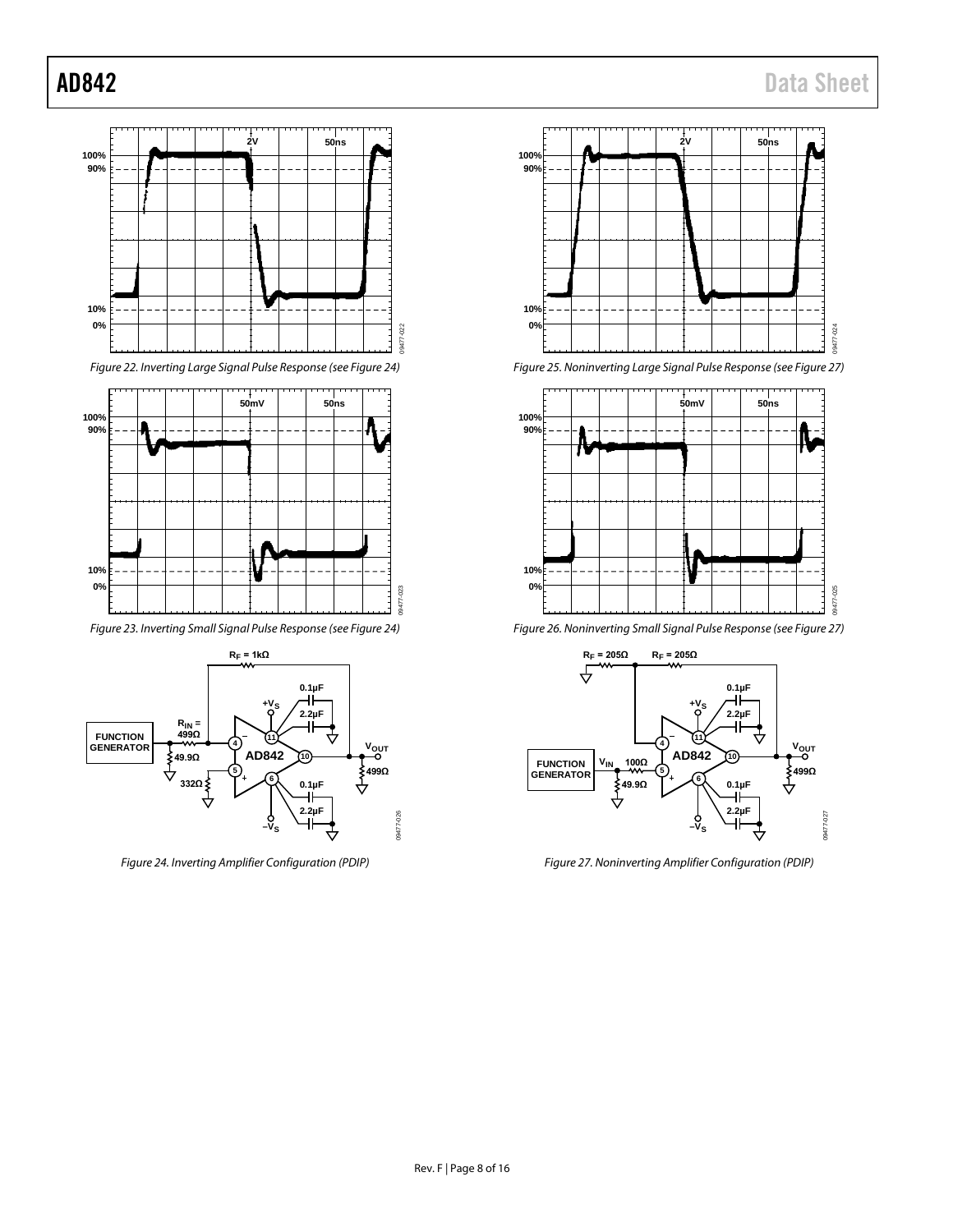## <span id="page-8-0"></span>THEORY OF OPERATION **OFFSET NULLING**

<span id="page-8-1"></span>The input offset voltage of th[e AD842](http://www.analog.com/AD842?doc=AD842.pdf) is very low for a high speed op amp, but if additional nulling is required, the circuit shown in [Figure 28](#page-8-5) can be used.

### <span id="page-8-2"></span>**SETTLING TIME**

[Figure 29](#page-8-3) an[d Figure 31](#page-9-4) show the settling performance of the [AD842](http://www.analog.com/AD842?doc=AD842.pdf) in the test circuit shown i[n Figure 30.](#page-8-4)

Settling time is the interval of time from the application of an ideal step function input until the closed-loop amplifier output enters and remains within a specified error band.

This definition encompasses the major components that comprise settling time. They include the following:

- Propagation delay through the amplifier.
- Slewing time to approach the final output value.
- Time of recovery from the overload associated with slewing.
- Linear settling to within the specified error band.

Expressed in these terms, the measurement of settling time must be accurate to assure the user that the amplifier is worth consideration for the application.



<span id="page-8-5"></span>*Figure 28. Offset Nulling (PDIP)*



<span id="page-8-3"></span>[Figure 30](#page-8-4) shows how measurement of th[e AD842](http://www.analog.com/AD842?doc=AD842.pdf) 0.01% settling in 100 ns is accomplished by amplifying the error signal from a false summing junction with a very high speed proprietary hybrid error amplifier specially designed to enable testing of small settling errors. Under test, the device drives a 300  $\Omega$  load. The input to the error amp is clamped to avoid possible problems associated with the overdrive recovery of the oscilloscope input amplifier. The error amp gains the error from the false summing junction by 15, and it contains a gain vernier to fine trim the gain.

[Figure 31](#page-9-4) shows the long-term stability of the settling characteristics of the [AD842](http://www.analog.com/AD842?doc=AD842.pdf) output after a 10 V step. There is no evidence of settling tails after the initial transient recovery time. The use of a junction isolated process, together with careful layout, avoids these problems by minimizing the effects of transistor isolation capacitance discharge and thermally induced shifts in circuit operating points. These problems do not occur even under high output current conditions.



<span id="page-8-4"></span>*Figure 30. Settling Time Test Circuit (PDIP)*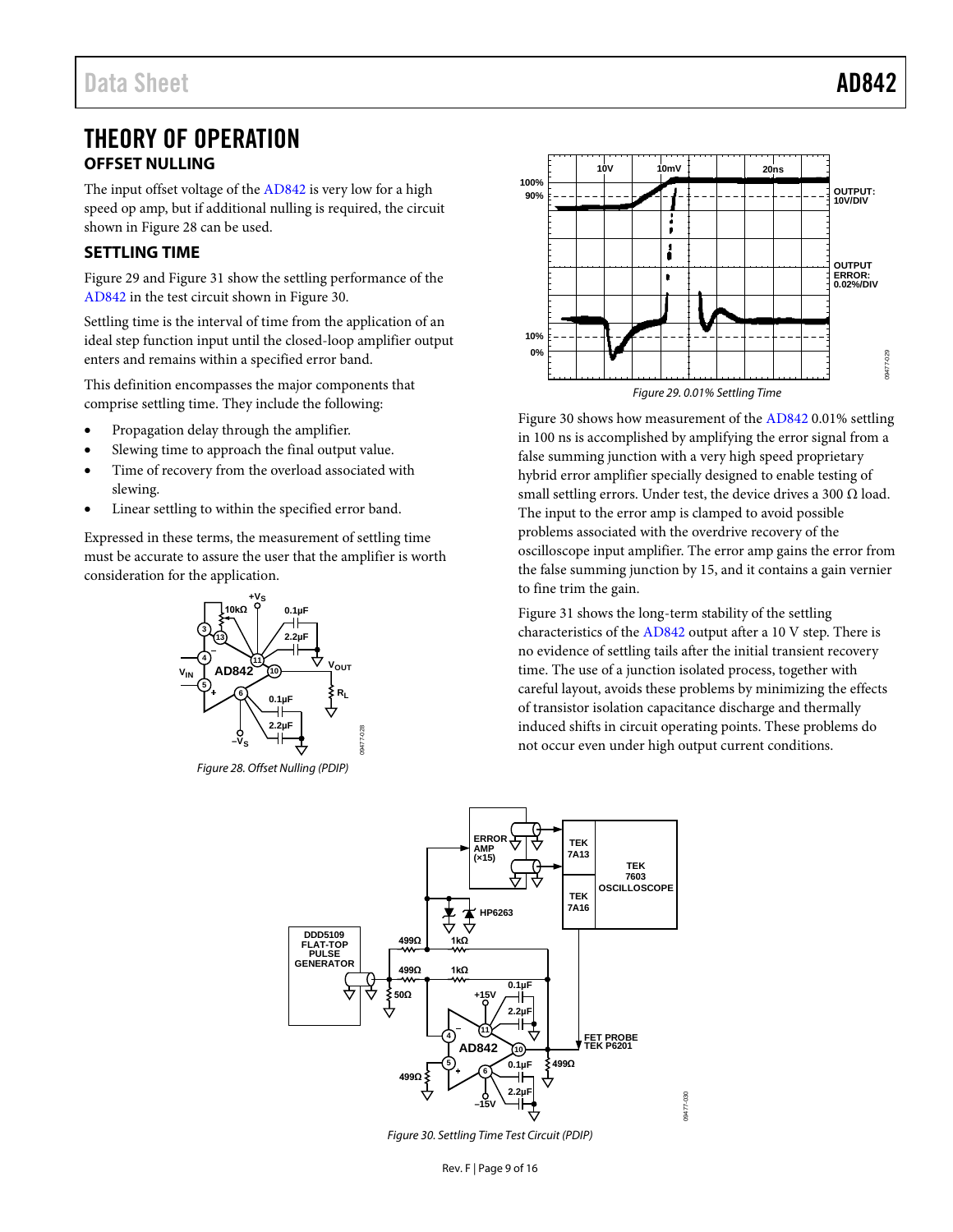### <span id="page-9-0"></span>**GROUNDING AND BYPASSING**

In designing practical circuits with th[e AD842,](http://www.analog.com/AD842?doc=AD842.pdf) the user must take some special precautions whenever high frequencies are involved.



<span id="page-9-4"></span>Circuits must be built with short interconnect leads. Use large ground planes whenever possible to provide a low resistance, low inductance circuit path; this also minimizes the effects of high frequency coupling. Avoid sockets because the increased interlead capacitance can degrade bandwidth.

Use feedback resistors of low enough value to ensure that the time constant formed with the circuit capacitances does not limit the amplifier performance. Resistor values of less than 5 kΩ are recommended. If a larger resistor must be used, a small (<10 pF) feedback capacitor connected in parallel with the feedback resistor,  $R_F$ , can be used to compensate for these stray capacitances and to optimize the dynamic performance of the amplifier in the particular application.

Bypass power supply leads to ground as close as possible to the amplifier pins. A 2.2 μF capacitor in parallel with a 0.1 μF ceramic disk capacitor is recommended.

### <span id="page-9-1"></span>**CAPACITIVE LOAD DRIVING ABILITY**

<span id="page-9-5"></span>Like all wideband amplifiers, th[e AD842](http://www.analog.com/AD842?doc=AD842.pdf) is sensitive to capacitive loading. Th[e AD842](http://www.analog.com/AD842?doc=AD842.pdf) is designed to drive capacitive loads of up to 20 pF without degradation of its rated performance. Capacitive loads of greater than 20 pF decrease

the dynamic performance of the device, although instability does not occur unless the load exceeds 100 pF.

### <span id="page-9-2"></span>**USING A HEAT SINK**

The [AD842](http://www.analog.com/AD842?doc=AD842.pdf) draws less quiescent power than most precision high speed amplifiers and is specified for operation without a heat sink. However, when driving low impedance loads, the current to the load can be 10 times the quiescent current. This creates a noticeable temperature rise. Use of a small heat sink improves performance.

### <span id="page-9-3"></span>**TERMINATED LINE DRIVER**

The [AD842](http://www.analog.com/AD842?doc=AD842.pdf) is optimized for high speed line driver applications. [Figure 32](#page-9-5) shows th[e AD842](http://www.analog.com/AD842?doc=AD842.pdf) driving a doubly terminated cable in a gain-of-2 follower configuration. The [AD842](http://www.analog.com/AD842?doc=AD842.pdf) maintains a typical slew rate of 375 V/ $\mu$ s, which means it can drive a ±10 V, 6.0 MHz signal, or a  $\pm$ 3 V, 19.9 MHz signal.

The termination resistor,  $R_T$ , minimizes reflections from the far end of the cable when equal to the characteristic impedance of the cable. A back-termination resistor  $(R_{BT})$ , also equal to the characteristic impedance of the cable) can be placed between the [AD842](http://www.analog.com/AD842?doc=AD842.pdf) output and the cable to damp any stray signals caused by a mismatch between  $R<sub>T</sub>$  and the characteristic impedance of the cable. This configuration results in a cleaner signal. With this circuit, the voltage on the line equals  $V_{IN}$ because one half of V<sub>OUT</sub> is dropped across RBT.

The [AD842](http://www.analog.com/AD842?doc=AD842.pdf) has a 100 mA minimum output current and, therefore, can drive  $\pm 5$  V into a 50  $\Omega$  cable.

Choose the feedback resistors, R1 and R2, carefully. Large value resistors are desirable to limit the amount of current drawn from the amplifier output. Large resistors can cause amplifier instability because the parallel resistance of R1||R2 combines with the input capacitance (typically 2 pF to 5 pF) to create an additional pole. The voltage noise of th[e AD842](http://www.analog.com/AD842?doc=AD842.pdf) is equivalent to a 5 k $\Omega$  resistor; these large resistors can significantly increase the system noise. Resistor values of 1 kΩ or 2 kΩ are recommended.

If termination is not used, cables appear as capacitive loads and can be decoupled from the [AD842](http://www.analog.com/AD842?doc=AD842.pdf) by a resistor in series with the output.

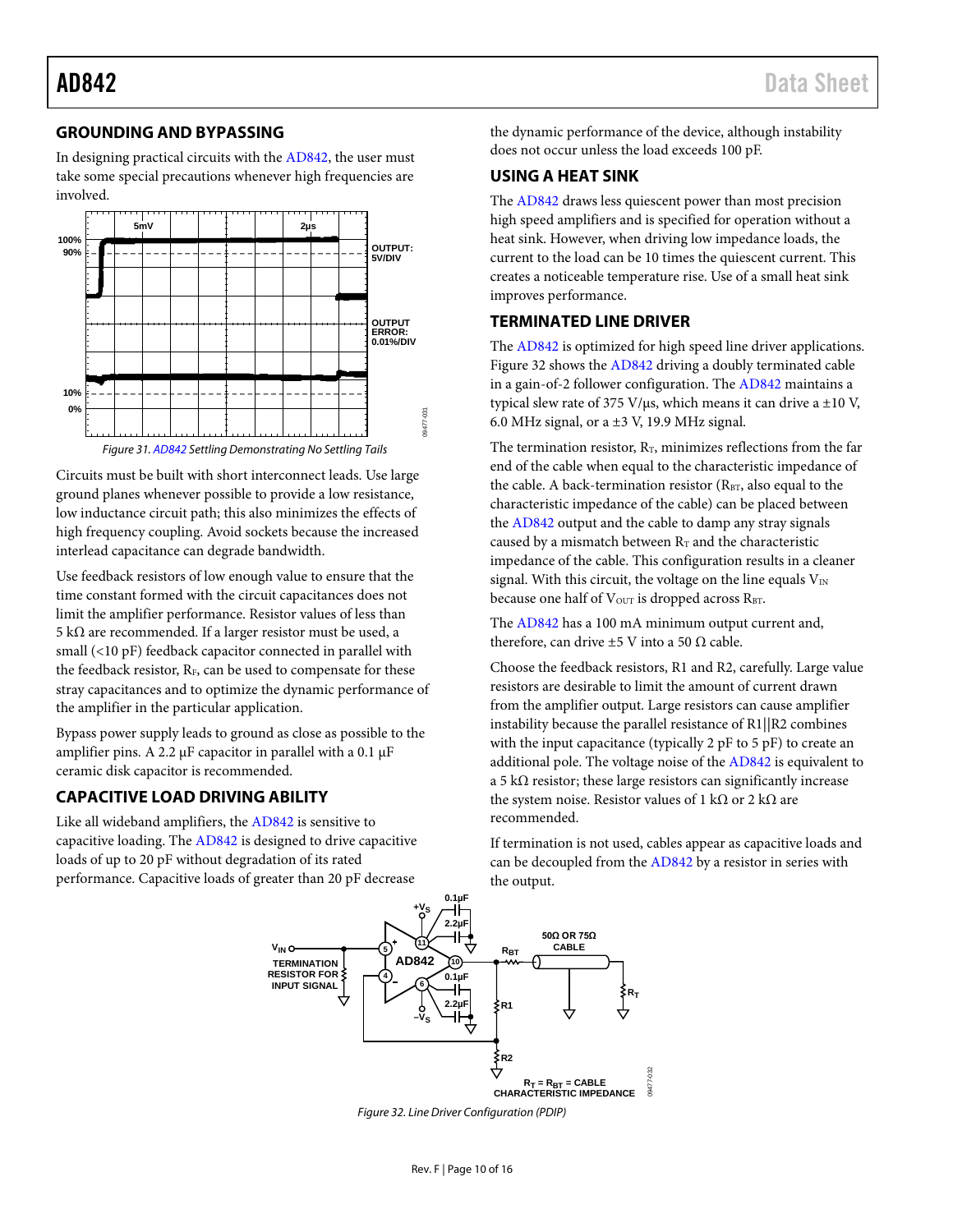### <span id="page-10-0"></span>**OVERDRIVE RECOVERY**

[Figure 33](#page-10-1) shows the overdrive recovery capability of the [AD842.](http://www.analog.com/AD842?doc=AD842.pdf) Typical recovery time is 80 ns from negative overdrive and 400 ns from positive overdrive.

<span id="page-10-1"></span>



*Figure 34. Overdrive Recovery Test Circuit (PDIP)*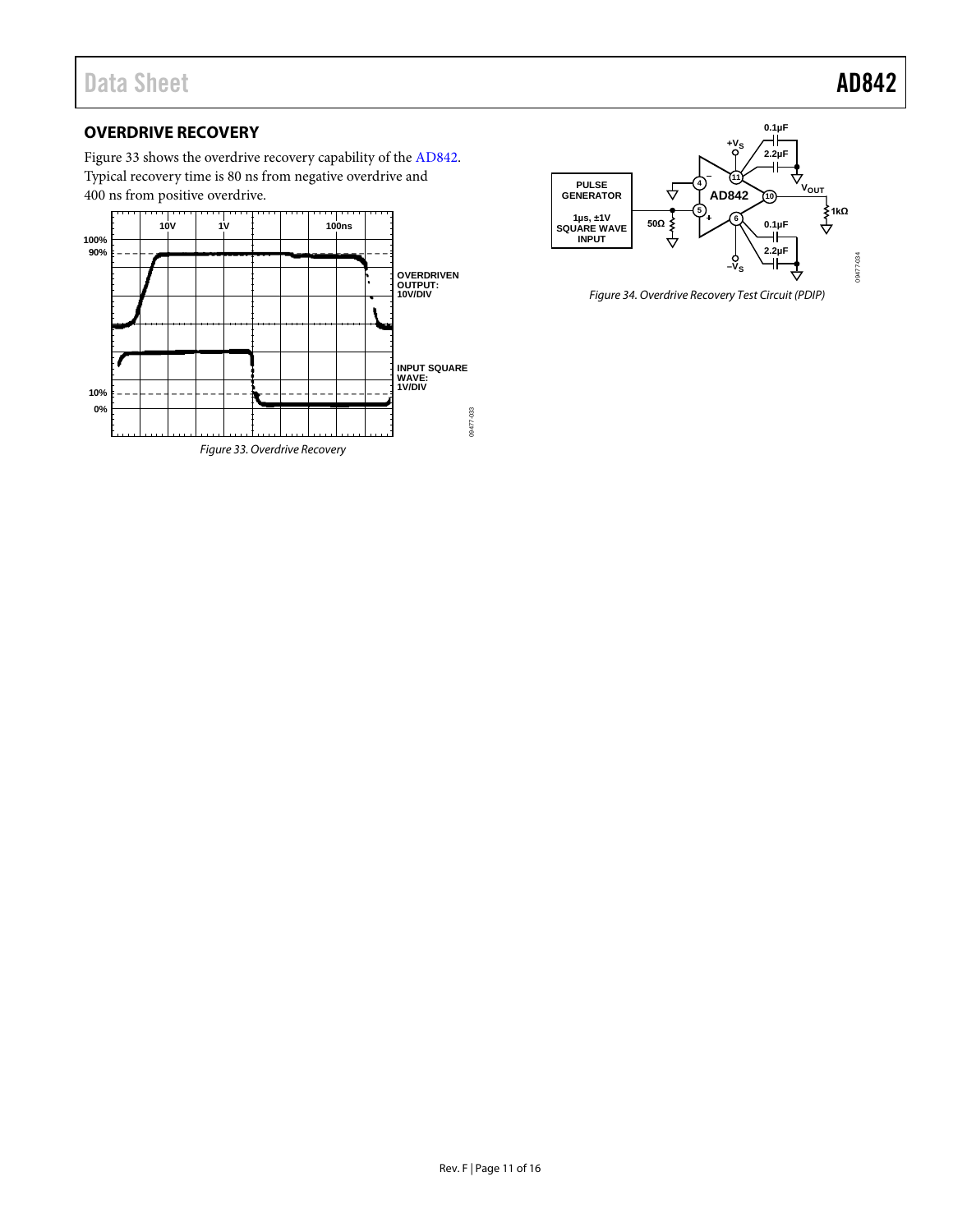**070606-A**

## <span id="page-11-0"></span>OUTLINE DIMENSIONS



*Figure 35. 14-Lead Plastic Dual In-Line Package [PDIP] Narrow Body (N-14) Dimensions Shown in Inches and (Millimeters)*



**CONTROLLING DIMENSIONS ARE IN INCHES; MILLIMETER DIMENSIONS (IN PARENTHESES) ARE ROUNDED-OFF INCH EQUIVALENTS FOR REFERENCE ONLY AND ARE NOT APPROPRIATE FOR USE IN DESIGN.**

*Figure 36. 14-Lead Ceramic Dual In-Line Package [CERDIP] (Q-14) Dimensions Shown in Inches and (Millimeters)*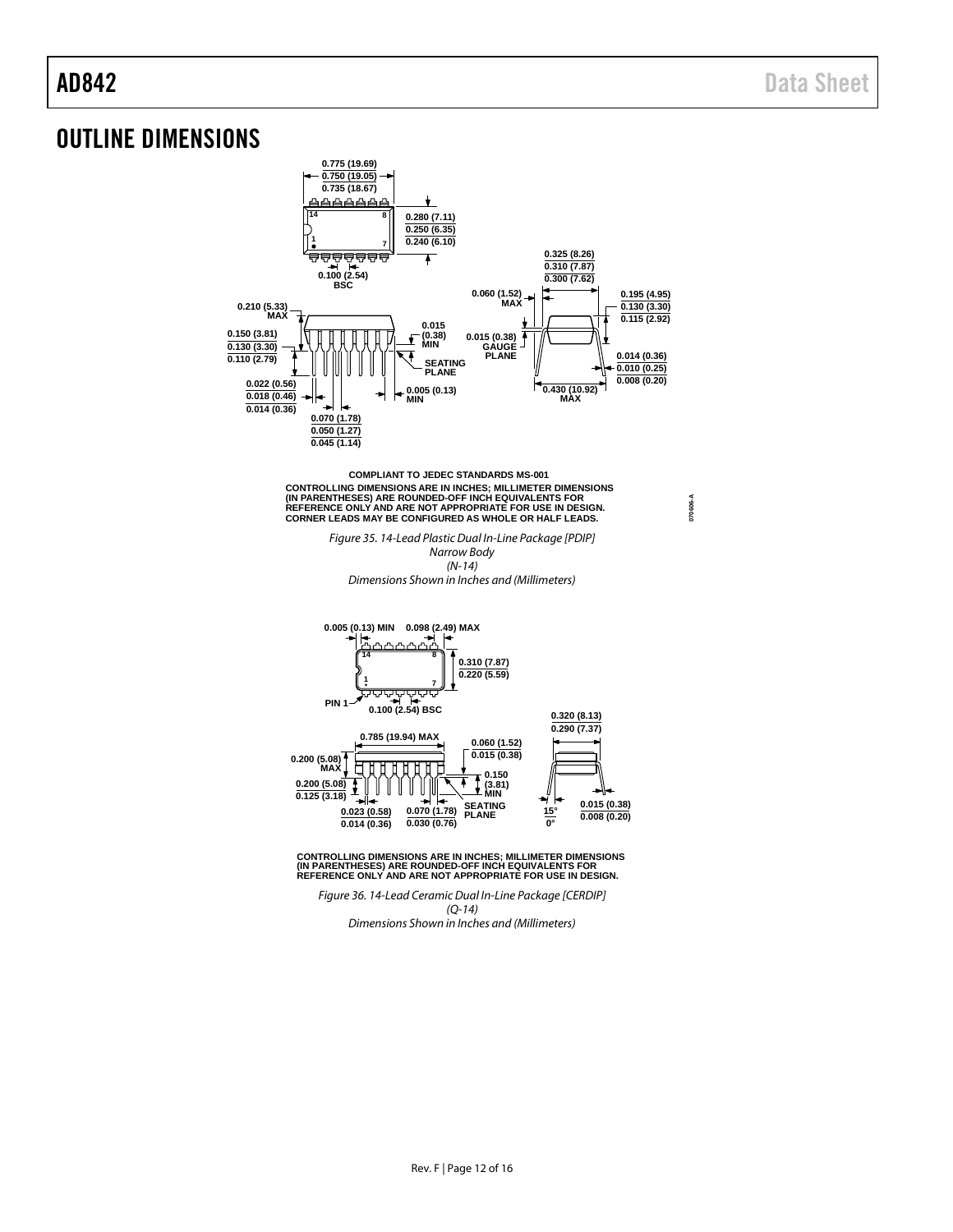

*Figure 37. 16-Lead Standard Small Outline Package [SOIC\_W] Wide Body (RW-16) Dimensions Shown in Inches and (Millimeters)*

### <span id="page-12-0"></span>**ORDERING GUIDE**

| Model <sup>1</sup> | <b>Temperature Range</b>            | <b>Package Description</b>                      | <b>Package Option</b> |
|--------------------|-------------------------------------|-------------------------------------------------|-----------------------|
| AD842JNZ           | $0^{\circ}$ C to 70 $^{\circ}$ C    | 14-Lead Plastic Dual In-Line Package [PDIP]     | $N-14$                |
| AD842JO            | $0^{\circ}$ C to 70 $^{\circ}$ C    | 14-Lead Ceramic Dual In-Line Package [CERDIP]   | $O-14$                |
| AD842KO            | $0^{\circ}$ C to 70 $^{\circ}$ C    | 14-Lead Ceramic Dual In-Line Package [CERDIP]   | $O-14$                |
| AD842JR-16         | $0^{\circ}$ C to 70 $^{\circ}$ C    | 16-Lead Standard Small Outline Package [SOIC W] | RW-16                 |
| AD842JRZ-16        | $0^{\circ}$ C to 70 $^{\circ}$ C    | 16-Lead Standard Small Outline Package [SOIC_W] | RW-16                 |
| AD842KNZ           | $0^{\circ}$ C to 70 $^{\circ}$ C    | 14-Lead Plastic Dual In-Line Package [PDIP]     | $N-14$                |
| AD842SCHIPS        |                                     | Die                                             |                       |
| AD842SO            | $-55^{\circ}$ C to $+125^{\circ}$ C | 14-Lead Ceramic Dual In-Line Package [CERDIP]   | $O-14$                |

 $1 Z =$  RoHS Compliant Part.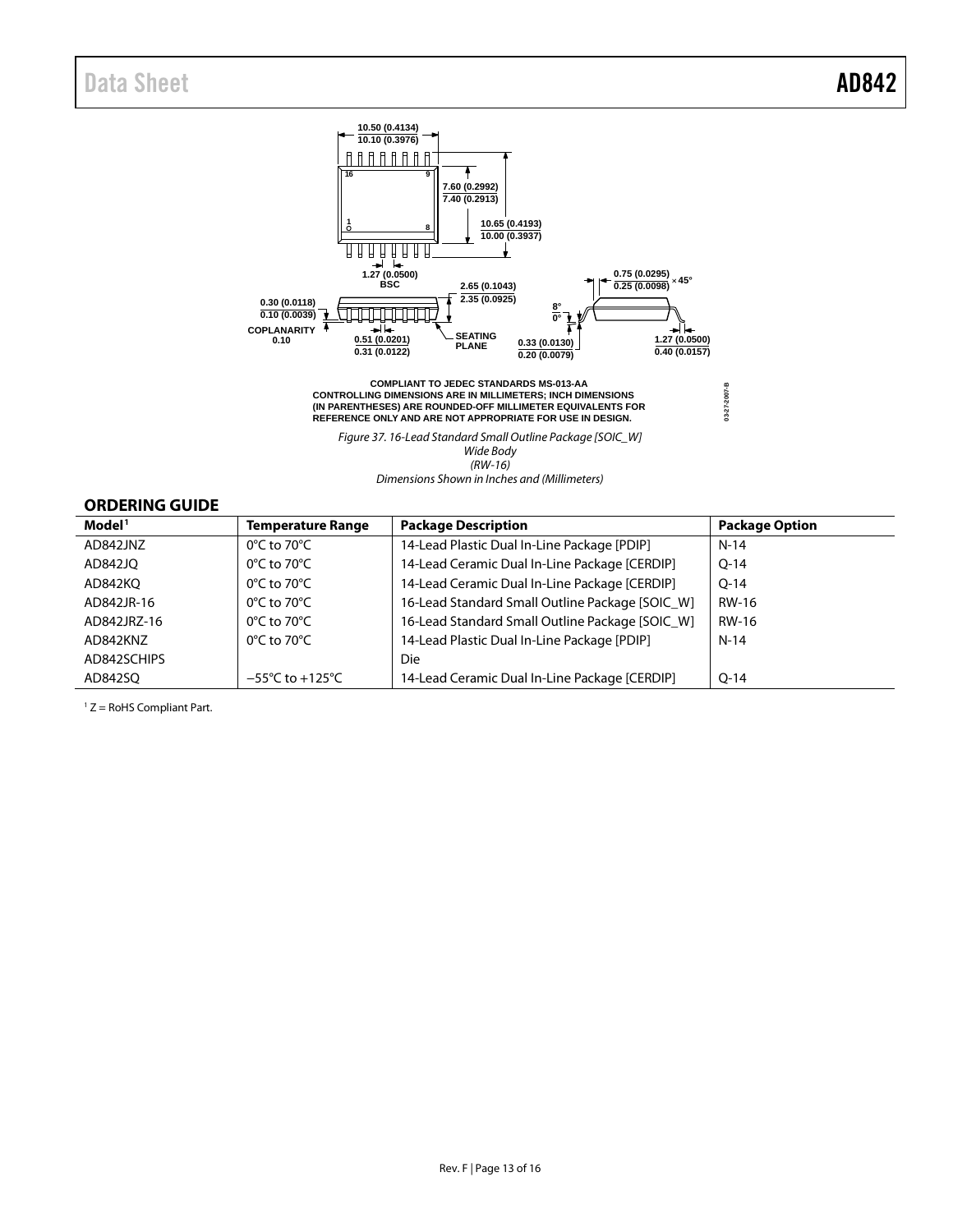## **NOTES**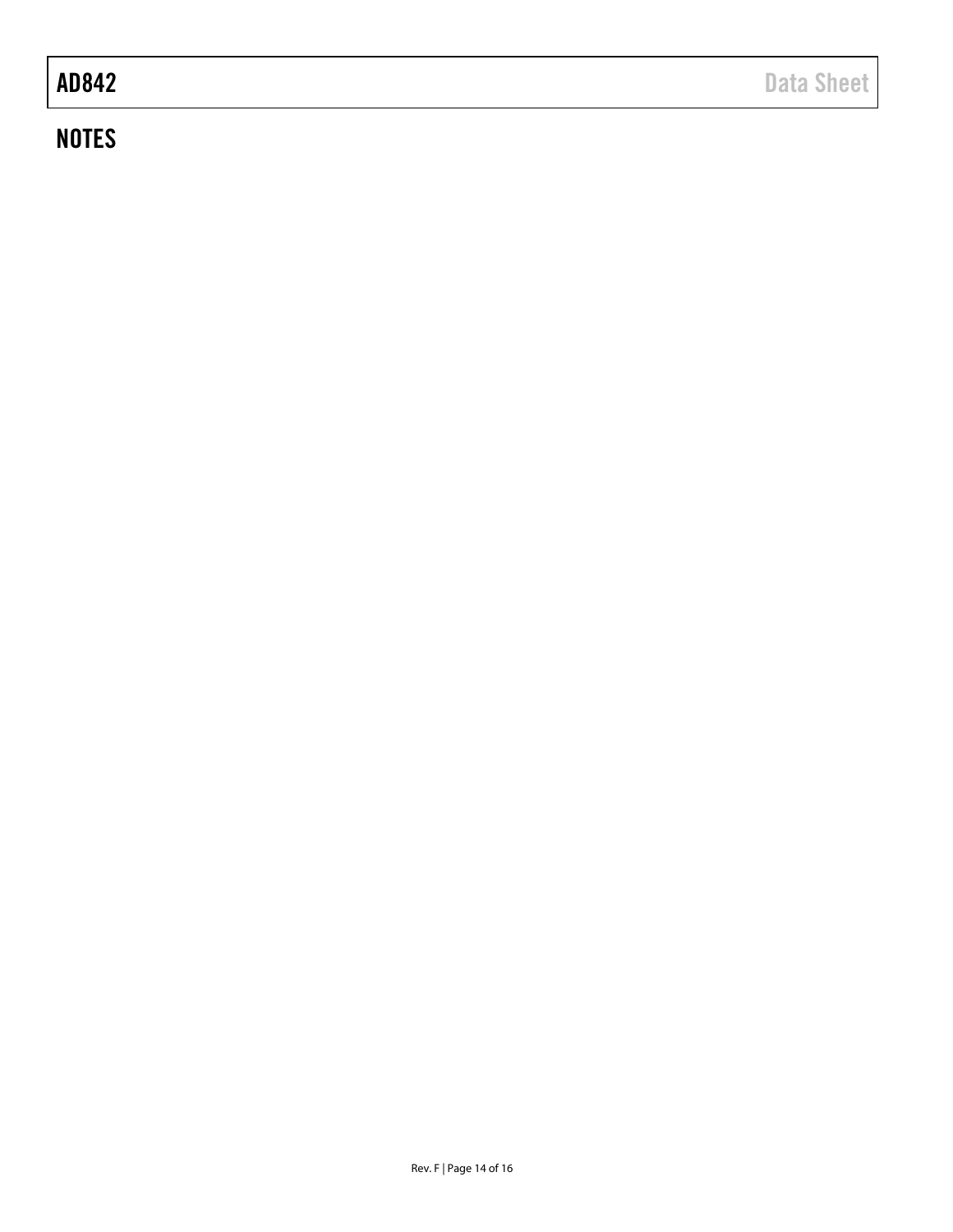## **NOTES**